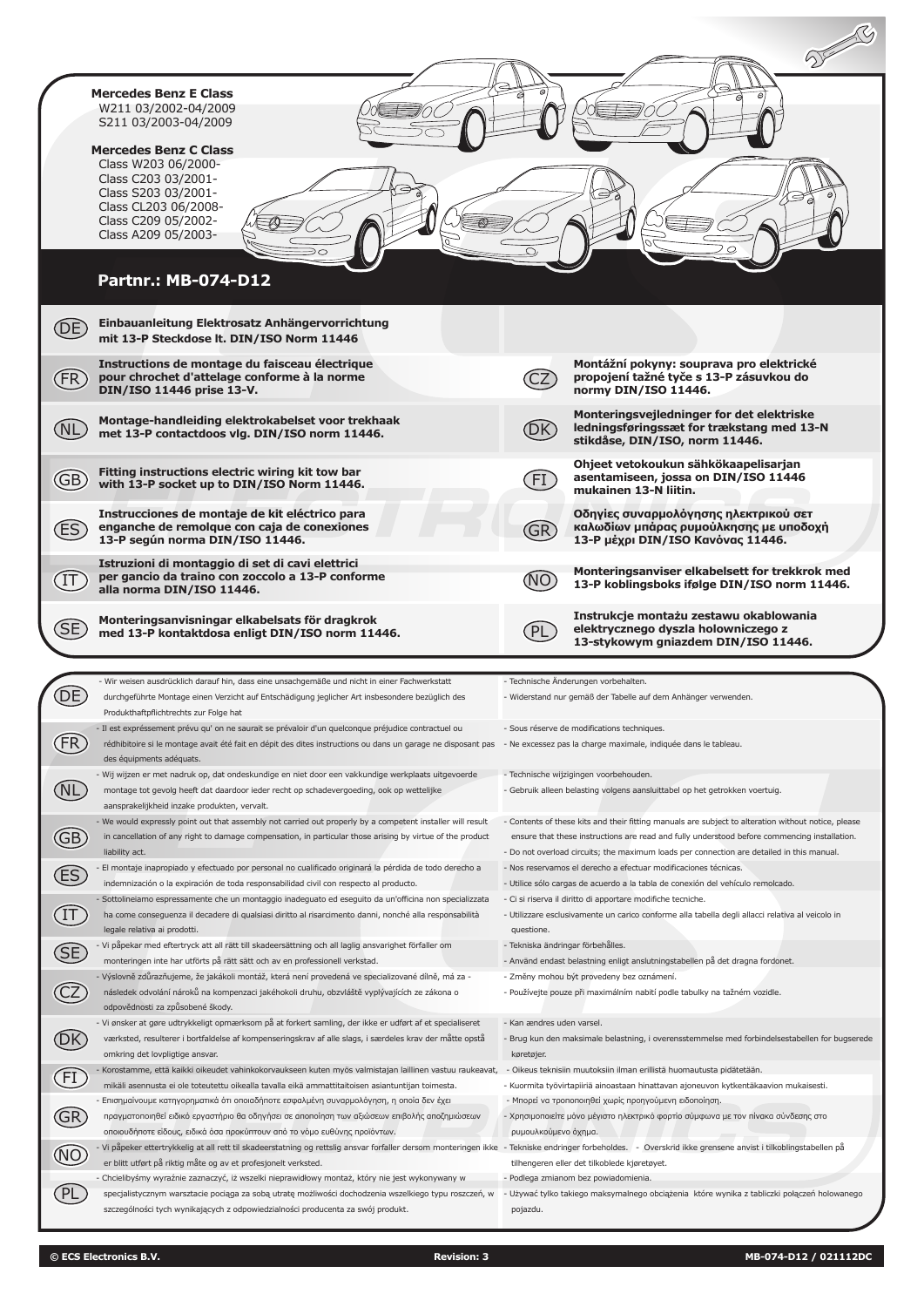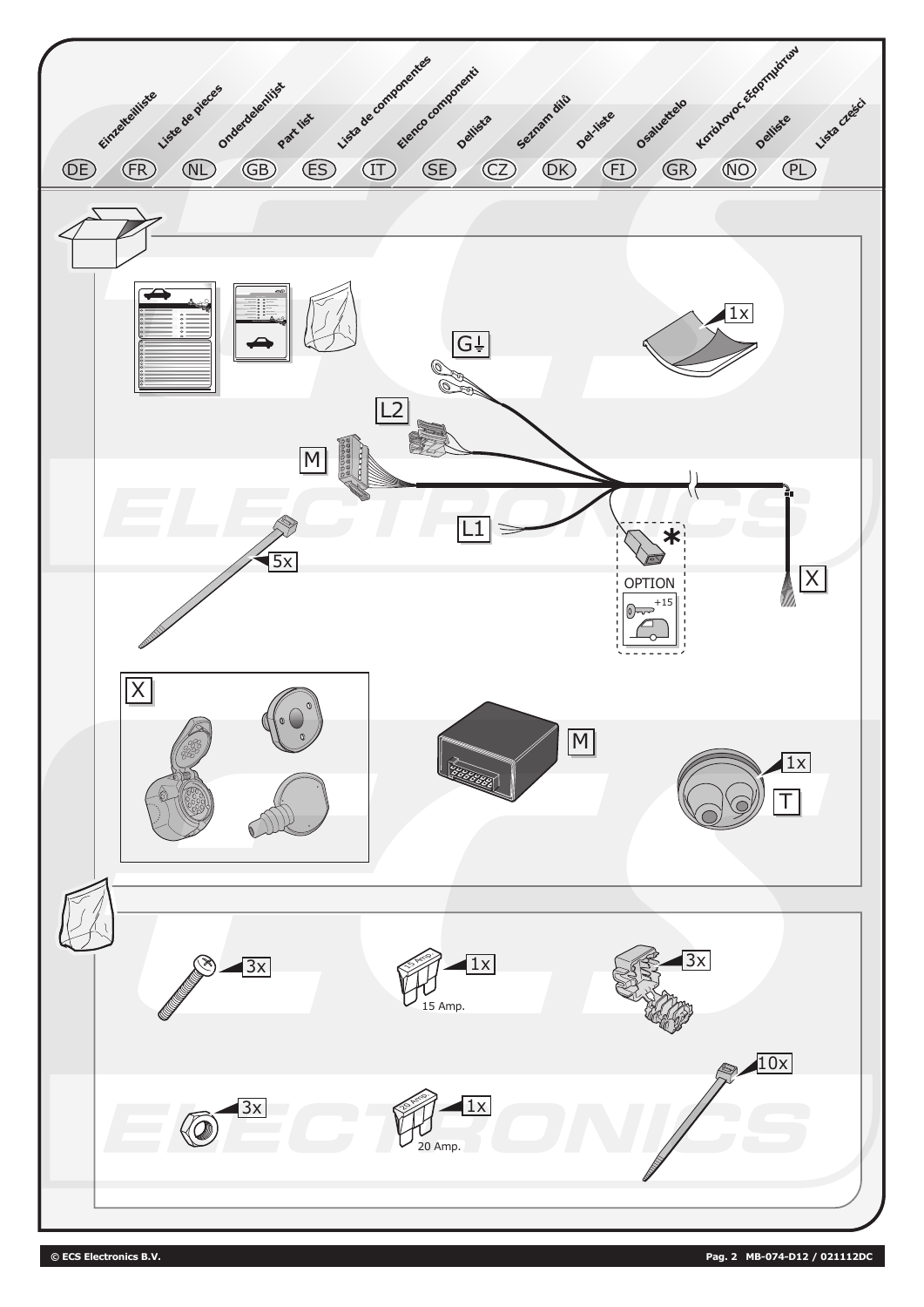|              |                | <b>BK</b>             | <b>BN</b>       | <b>BU</b>              | GY             | <b>GN</b>         | WH                 | <b>YE</b>            | <b>OG</b>            | PE                    | PI                     | <b>RD</b>           |
|--------------|----------------|-----------------------|-----------------|------------------------|----------------|-------------------|--------------------|----------------------|----------------------|-----------------------|------------------------|---------------------|
|              |                | Schwarz               | <b>Braun</b>    | Blau                   | Grau           | Grün              | Weiß               | Gelb                 | Orange               | Violett               | Rosa                   | Rot                 |
|              | 8699980999999  | Noir                  | Marron          | Bleu                   | Gris           | Vert              | <b>Blanc</b>       | Jaune                | Orange               | Violet                | Rose                   | Rouge               |
|              |                | Zwart                 | <b>Bruin</b>    | Blauw<br>Blue          | Grijs          | Groen             | Wit                | Geel                 | Oranje               | Paars                 | Roze                   | Rood                |
|              |                | <b>Black</b><br>Negro | Brown<br>Marrón | Azul                   | Grey<br>Gris   | Green<br>Verde    | White<br>Blanco    | Yellow<br>Amarillo   | Orange<br>Naranja    | Purple<br>Morado      | Pink<br>Rosa           | Red<br>Rojo         |
|              |                | Nero                  | Marrone         | Blu                    | Grigio         | Verde             | Bianco             | Giallo               | Arancione            | Viola                 | Rosa                   | Rosso               |
|              |                | Svart                 | <b>Brun</b>     | $Bl\overset{\circ}{a}$ | Grå            | Grön              | Vit                | Gul                  | Orange               | Lila                  | Rosa                   | Röd                 |
|              |                | Černá                 | Hnědá           | Modrá                  | Šedá           | Zelená            | Bílá               | Žlutá                | Oranžová             | Fialová               | Růžová                 | Červená             |
|              |                | Sort                  | Brun            | $Bl\overset{\circ}{a}$ | Grå            | Grøn              | Hvid               | Gul                  | Orange               | Lilla                 | Pink                   | Rød                 |
|              |                | Musta<br>Μαύρο        | Ruskea<br>Καφέ  | Sininen<br>Μπλε        | Harmaa<br>Гкрі | Vihreä<br>Πράσινο | Valkoinen<br>Λευκό | Keltainen<br>Κίτρινο | Oranssi<br>Πορτοκαλί | Purppura<br>$Mo\beta$ | Vaaleanpunainen<br>Рοζ | Punainen<br>Κόκκινο |
|              |                | Svart                 | Brun            | $Bl\overset{\circ}{a}$ | Grå            | Grønn             | Hvit               | Gul                  | Oransje              | Lilla                 | Rosa                   | Rød                 |
|              |                | Czarny                | Brązowy         | Niebieski              | Szary          | Zielony           | Biały              | Żółty                | Pomarańczowy         | Purpurowy             | Różowy                 | Czerwony            |
|              |                |                       |                 |                        |                |                   |                    |                      |                      |                       |                        |                     |
|              |                |                       |                 |                        |                |                   |                    |                      |                      |                       |                        |                     |
|              | <b>ROUTING</b> |                       |                 |                        |                |                   |                    |                      |                      |                       |                        |                     |
|              |                |                       |                 |                        |                |                   |                    |                      |                      |                       |                        |                     |
|              |                |                       |                 |                        |                |                   |                    |                      |                      |                       |                        |                     |
|              |                |                       |                 |                        |                |                   |                    |                      |                      |                       |                        |                     |
|              |                |                       |                 |                        |                |                   |                    |                      |                      |                       |                        |                     |
|              |                |                       |                 |                        |                |                   |                    |                      |                      |                       |                        |                     |
|              |                |                       |                 |                        |                |                   |                    |                      |                      |                       |                        |                     |
|              |                |                       |                 |                        |                |                   |                    |                      |                      |                       |                        |                     |
|              |                |                       |                 |                        |                |                   |                    |                      |                      |                       |                        |                     |
|              |                |                       |                 |                        |                |                   |                    |                      |                      |                       |                        |                     |
|              |                |                       |                 |                        |                |                   |                    |                      |                      |                       |                        |                     |
|              |                |                       |                 |                        |                |                   |                    |                      |                      |                       |                        |                     |
|              |                |                       |                 |                        |                |                   |                    |                      |                      |                       |                        |                     |
|              |                |                       |                 |                        |                |                   |                    |                      |                      |                       |                        |                     |
|              |                |                       |                 |                        |                |                   |                    |                      |                      |                       |                        |                     |
|              |                |                       |                 |                        |                |                   |                    |                      |                      |                       |                        |                     |
|              |                |                       |                 |                        |                |                   |                    |                      |                      |                       |                        |                     |
|              |                |                       |                 |                        |                |                   |                    |                      |                      |                       |                        |                     |
|              |                |                       |                 |                        |                |                   |                    |                      |                      |                       |                        |                     |
|              |                |                       |                 |                        |                |                   |                    |                      |                      |                       | 不                      |                     |
|              |                |                       |                 |                        |                |                   |                    |                      |                      |                       |                        |                     |
|              |                |                       |                 |                        |                |                   |                    |                      |                      |                       |                        |                     |
|              |                |                       |                 |                        |                |                   |                    |                      |                      |                       |                        |                     |
|              |                |                       |                 |                        |                |                   |                    |                      |                      |                       | MIGF                   |                     |
|              |                |                       |                 |                        |                |                   |                    |                      |                      |                       |                        |                     |
|              |                |                       |                 |                        |                |                   |                    |                      |                      |                       |                        |                     |
|              |                |                       |                 |                        |                |                   |                    |                      |                      |                       |                        |                     |
|              |                |                       |                 |                        |                |                   |                    |                      |                      |                       |                        |                     |
|              |                |                       |                 |                        |                |                   |                    |                      |                      |                       |                        |                     |
| $\mathbf{1}$ |                |                       |                 |                        |                |                   |                    |                      |                      |                       |                        |                     |
|              |                |                       |                 |                        |                |                   |                    |                      |                      |                       |                        |                     |
|              |                |                       |                 |                        |                |                   |                    |                      |                      |                       |                        |                     |
|              |                |                       |                 |                        |                |                   |                    |                      |                      |                       |                        |                     |
|              |                |                       |                 |                        |                |                   |                    |                      |                      |                       |                        |                     |
|              |                |                       |                 |                        |                |                   |                    |                      |                      |                       |                        |                     |
|              |                |                       |                 |                        |                |                   |                    |                      |                      |                       |                        |                     |
|              |                |                       |                 |                        |                |                   |                    |                      |                      |                       |                        |                     |
|              |                |                       |                 |                        |                |                   |                    |                      |                      |                       |                        |                     |
|              |                |                       |                 |                        |                |                   |                    |                      |                      |                       |                        |                     |
|              |                |                       |                 |                        |                |                   |                    |                      |                      |                       |                        |                     |
|              |                |                       |                 |                        |                |                   |                    |                      |                      |                       |                        |                     |
|              |                |                       |                 |                        |                |                   |                    |                      |                      |                       |                        |                     |
|              |                |                       |                 |                        |                |                   |                    |                      |                      |                       |                        |                     |
|              |                |                       |                 |                        |                |                   |                    |                      |                      |                       |                        |                     |
|              |                |                       |                 |                        |                |                   |                    |                      |                      |                       |                        |                     |
|              |                |                       |                 |                        |                |                   |                    |                      |                      |                       |                        |                     |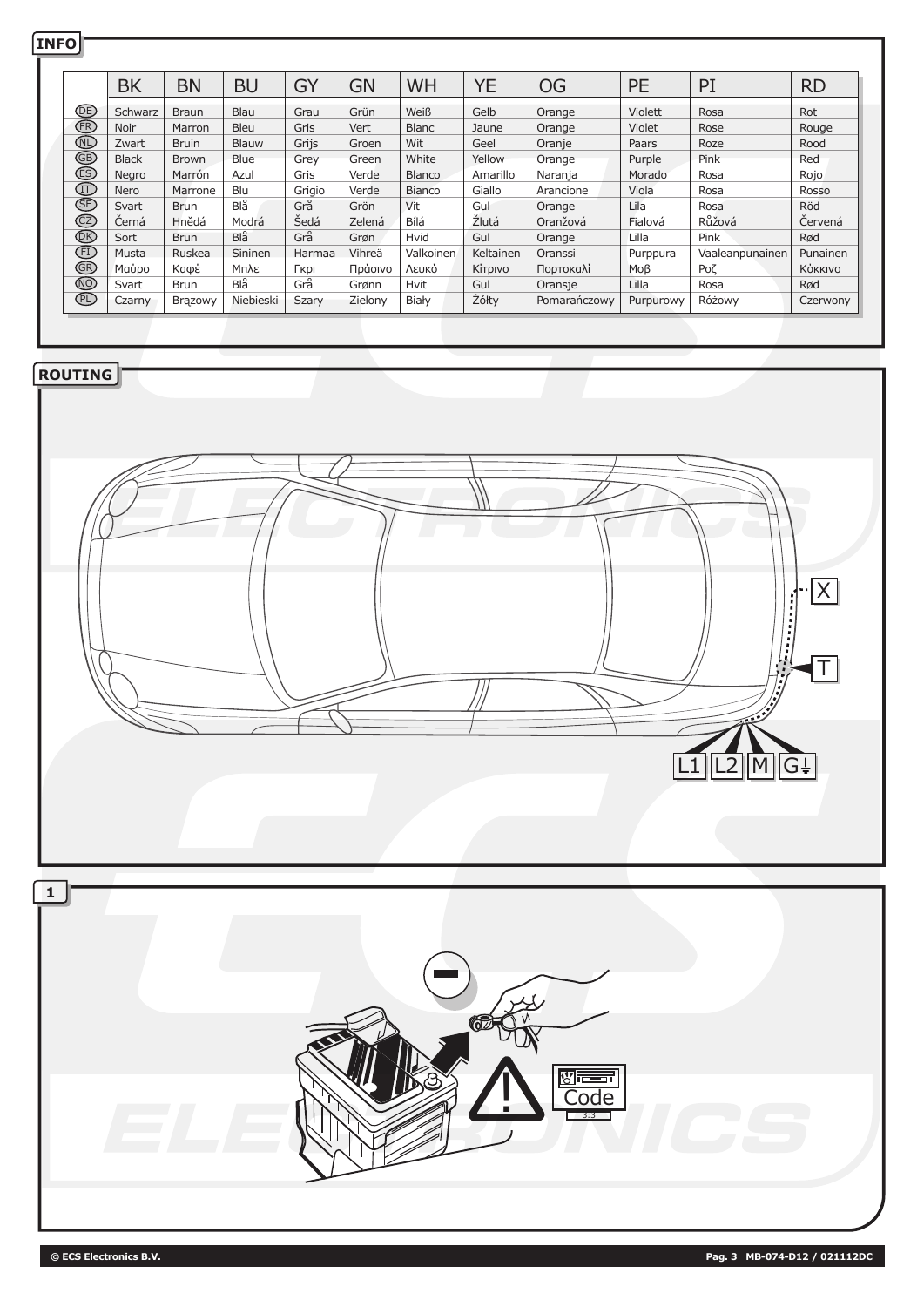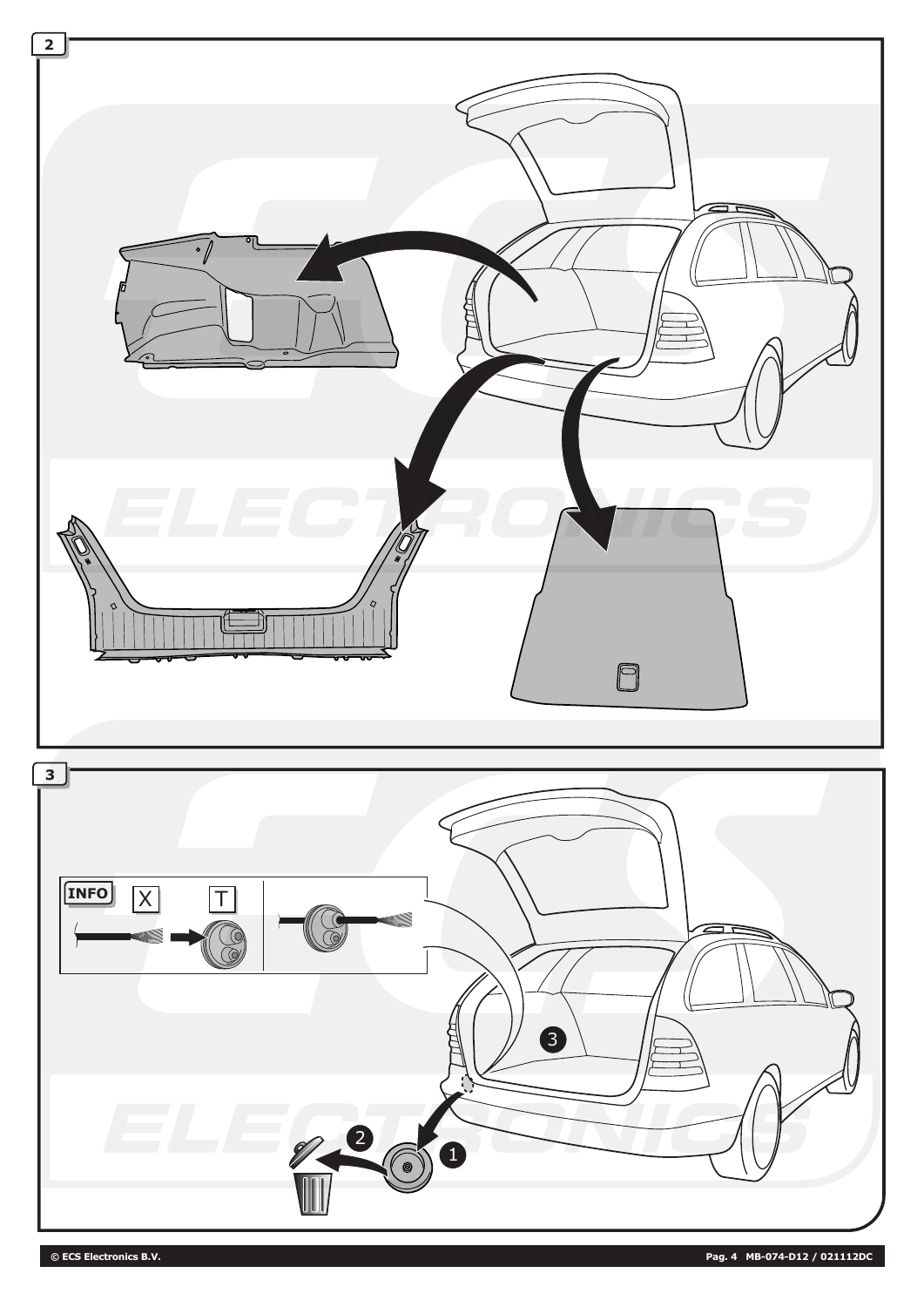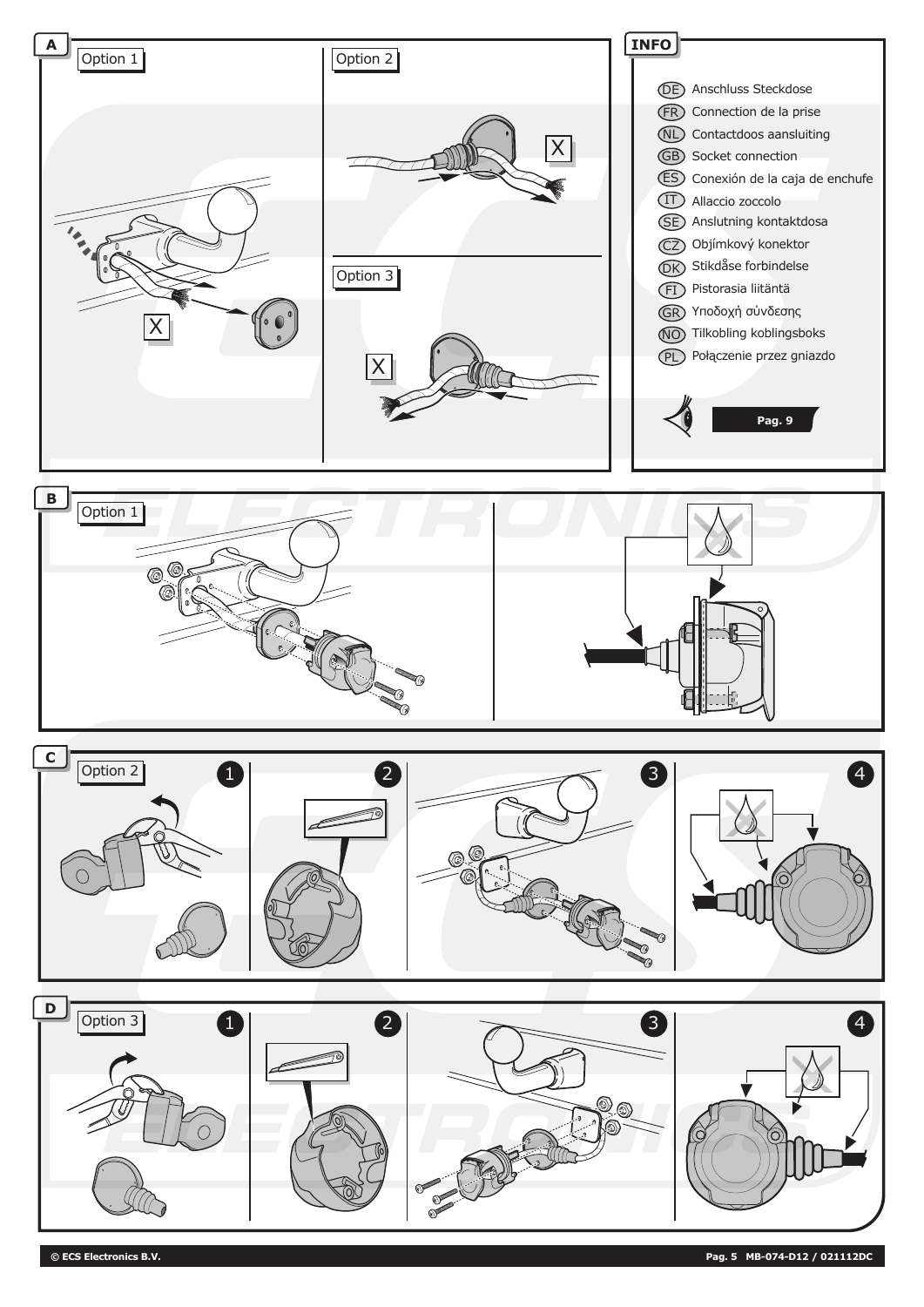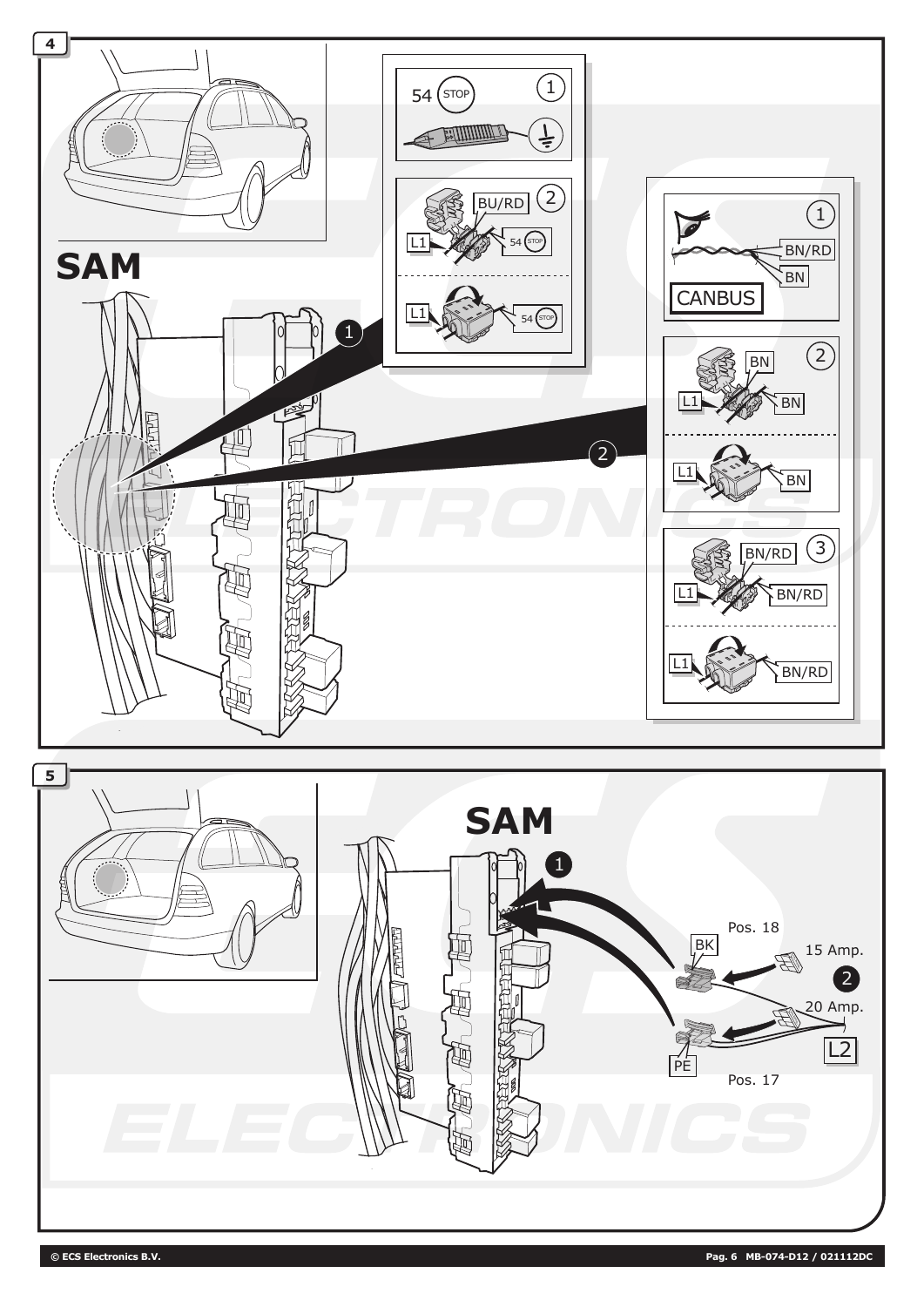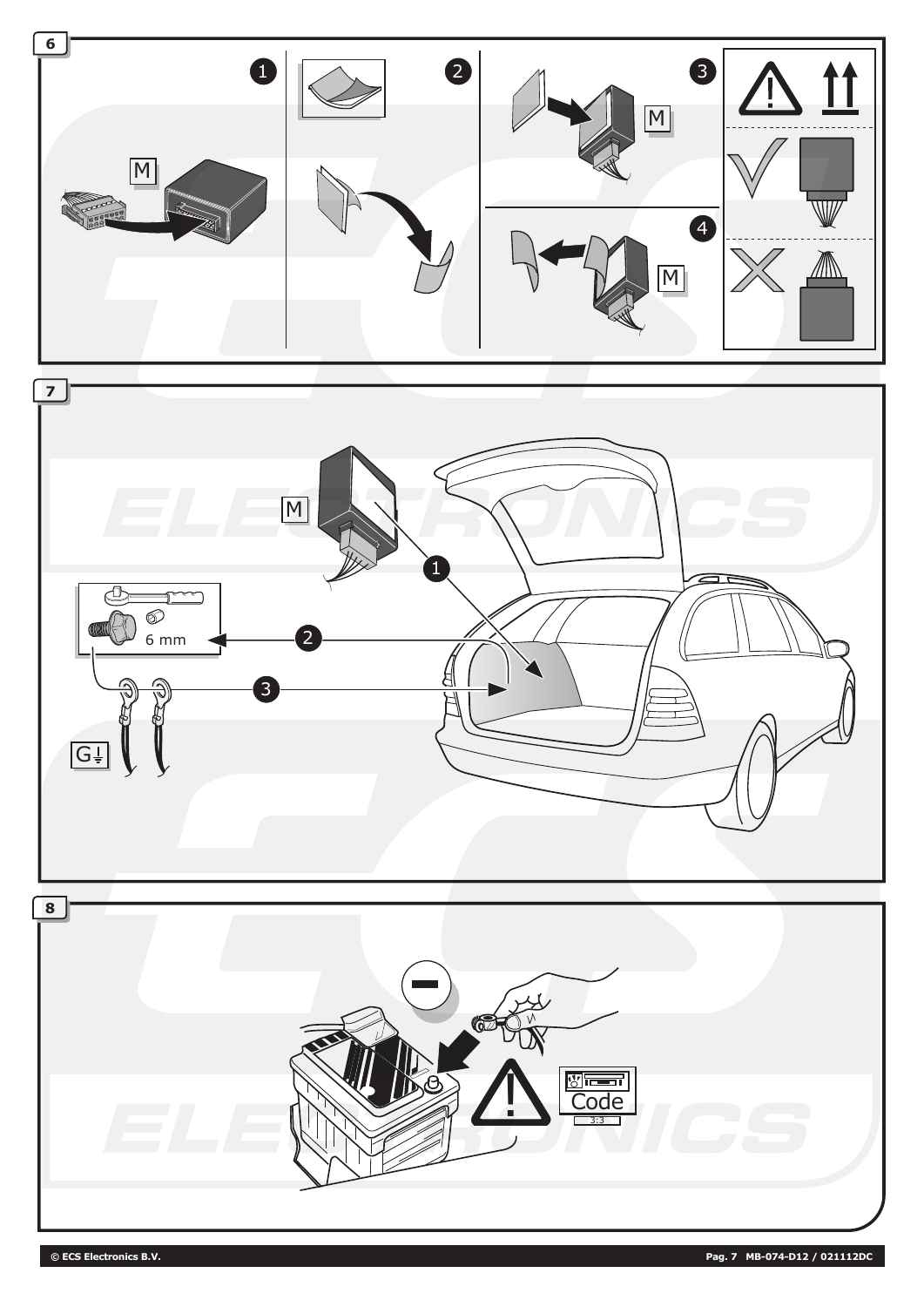

**Manuale di istruzioni Partner** 

CZ Uživatelská příručka. DK Brugervejledning. FI Käyttöohjeet. GR Οδηγός χρήστη. NO Brukerveiledning. PL Instrukcja obsługi.

**© ECS Electronics B.V. Pag. 8 MB-074-D12 / 021112DC**

 $09.00 - 18.00$ **Monday - Friday** www.ecs-electronics.nl